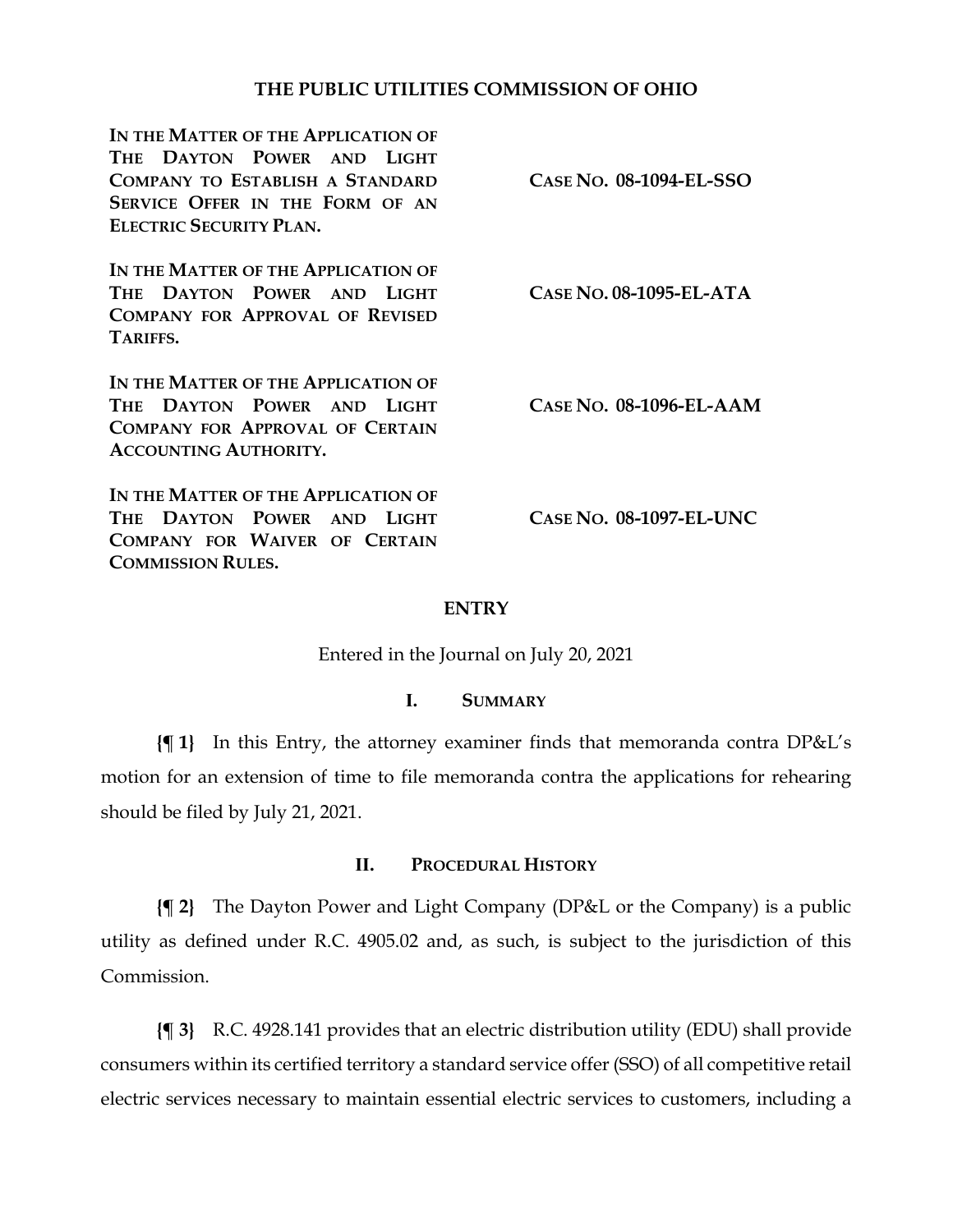firm supply of electric generation services. The SSO may be either a market rate offer (MRO) in accordance with R.C. 4928.142 or an electric security plan (ESP) in accordance with R.C. 4928.143.

**{¶ 4}** R.C. 4928.143(C)(2)(b) provides that if a utility terminates an application for an ESP or if the Commission disapproves an application, the Commission shall issue such order as is necessary to continue the provisions, terms, and conditions of the utility's most recent SSO, along with any expected increases or decreases in fuel costs from those contained in that offer, until a subsequent SSO is authorized.

**{¶ 5}** By Opinion and Order issued in this case on June 24, 2009, the Commission adopted the stipulation and recommendation of the parties (ESP I Stipulation) to establish DP&L's first ESP (ESP I). Included among the terms, conditions, and charges in ESP I was a rate stabilization charge (RSC). Thereafter, on December 19, 2012, the Commission extended ESP I, including the RSC, until a subsequent SSO could be authorized. Entry (Dec. 19, 2012) at 3-5.

**{¶ 6}** On September 4, 2013, the Commission modified and approved DP&L's application for a second ESP (ESP II). *In re The Dayton Power and Light Co*., Case No. 12-426- EL-SSO, et al. (*ESP II Case*), Opinion and Order (Sept. 4, 2013). On June 20, 2016, the Supreme Court of Ohio issued an opinion reversing the decision of the Commission approving ESP II and disposing of all pending appeals. *In re Application of Dayton Power & Light Co.*, 147 Ohio St.3d 166, 2016-Ohio-3490, 62 N.E.3d 179. Thereafter, on August 26, 2016, in the *ESP II Case*, the Commission modified ESP II as directed by the Court and then granted DP&L's application to withdraw ESP II, thereby terminating it. *ESP II Case,* Finding and Order (Aug. 26, 2016). In light of DP&L's withdrawal of ESP II, the Commission, pursuant to R.C. 4928.143(C)(2)(b), granted DP&L's application in this case to implement the provisions, terms and conditions of ESP I, its most recent SSO, until a subsequent SSO could be authorized. Finding and Order (Aug. 26, 2016), Third Entry on Rehearing (Dec. 14, 2016).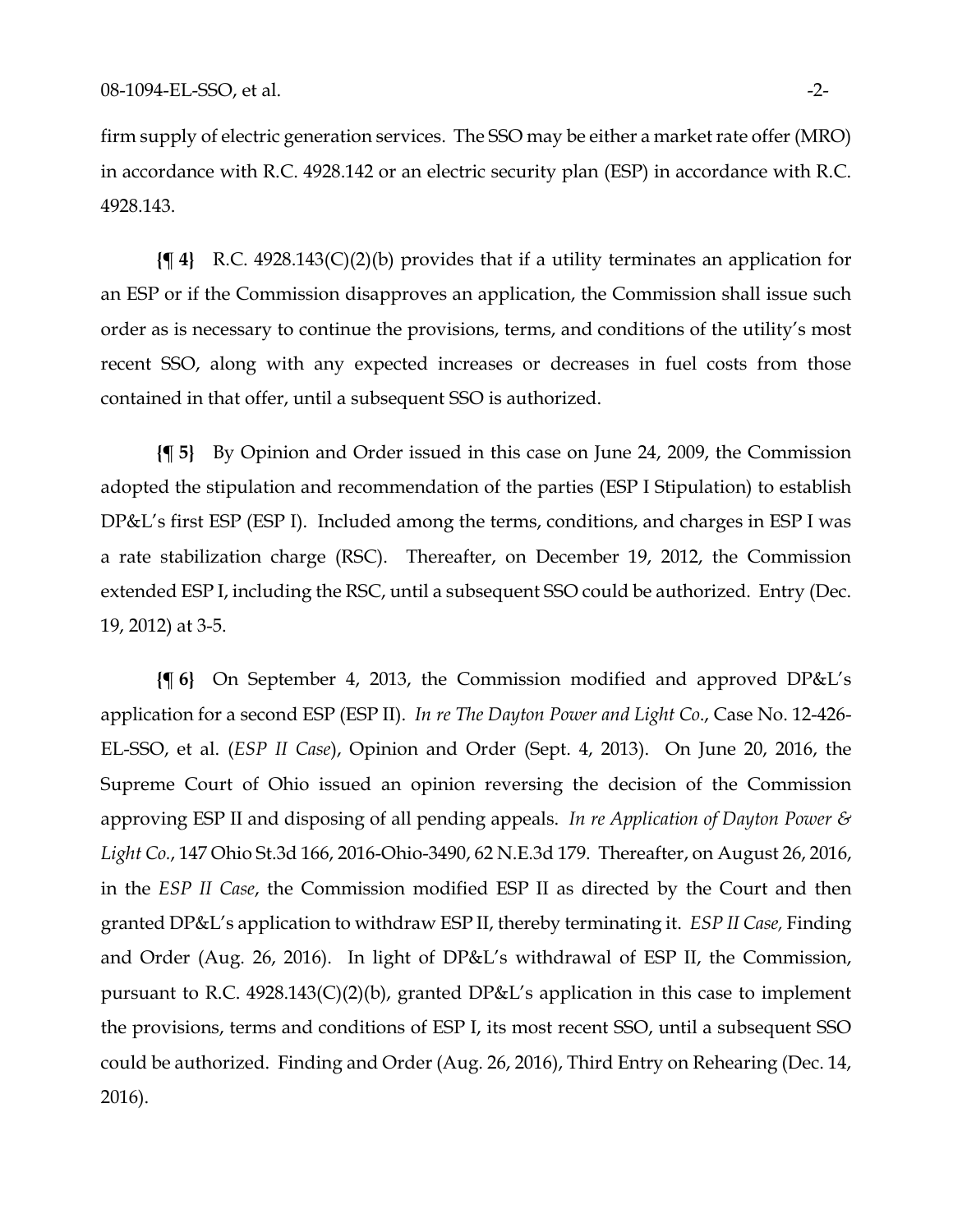**{¶ 7}** The provisions, terms and conditions of ESP I remained in effect until the Commission modified and approved an amended stipulation establishing DP&L's third electric security plan (ESP III), effective November 1, 2017. *In re Dayton Power and Light Co.,* Case No. 16-395-EL-SSO (*ESP III Case*), Opinion and Order (Oct. 20, 2017) at ¶ 131. The Supreme Court of Ohio then dismissed as moot the appeals of the August 26, 2016 Finding and Order which reinstated ESP I, including the RSC. *In re Application of Dayton Power & Light Co.,* 154 Ohio St.3d 237, 2018-Ohio-4009, 113 N.E.3d 507, *reconsideration denied,* 154 Ohio St.3d 1446, 2018-Ohio-4962, 113 N.E.3d 545.

**{¶ 8}** Subsequently, Interstate Gas Supply (IGS) withdrew from the amended stipulation in the *ESP III Case*, necessitating an additional evidentiary hearing in that proceeding*. ESP III Case,* Entry (Nov. 15, 2018). Following the additional evidentiary hearing, the Commission issued a Supplemental Opinion and Order in the *ESP III Case*. In the Supplemental Opinion and Order, the Commission further modified and approved the amended stipulation filed in the *ESP III Case,* eliminating DP&L's distribution modernization rider (DMR), in light of the Supreme Court of Ohio's decision in *In re Application of Ohio Edison Co.,* 157 Ohio St.3d 73, 2019-Ohio-2401, 131 N.E.3d 906, *reconsideration denied*, 156 Ohio St.3d, 2019-Ohio-3331, 129 N.E.3d 454, and *reconsideration denied*, 156 Ohio St.3d 1487, 2019-Ohio-3331, 129 N.E.3d 458. *ESP III Case*, Supplemental Opinion and Order (Nov. 21, 2019) at ¶¶ 1, 102-110, 134.

**{¶ 9}** On November 26, 2019, DP&L filed a notice of withdrawal of its application and amended application filed in the *ESP III Case*, pursuant to R.C. 4928.143(C)(2)(a). DP&L also filed on November 26, 2019, proposed tariffs in this proceeding to implement the provisions, terms and conditions of ESP I, its most recent ESP prior to ESP III. On December 4, 2019, comments were filed by Ohio Energy Group, Ohio Hospital Association, Industrial Energy Users-Ohio (IEU-Ohio) and the Retail Energy Supply Association (RESA). Joint comments were filed on December 4, 2019 by City of Dayton and Honda of America Mfg., Inc. (Dayton/Honda). Further, Ohio Consumers' Counsel (OCC), Ohio Manufacturers' Association (OMA) and The Kroger Co. (Kroger) (collectively, Consumer Groups) filed a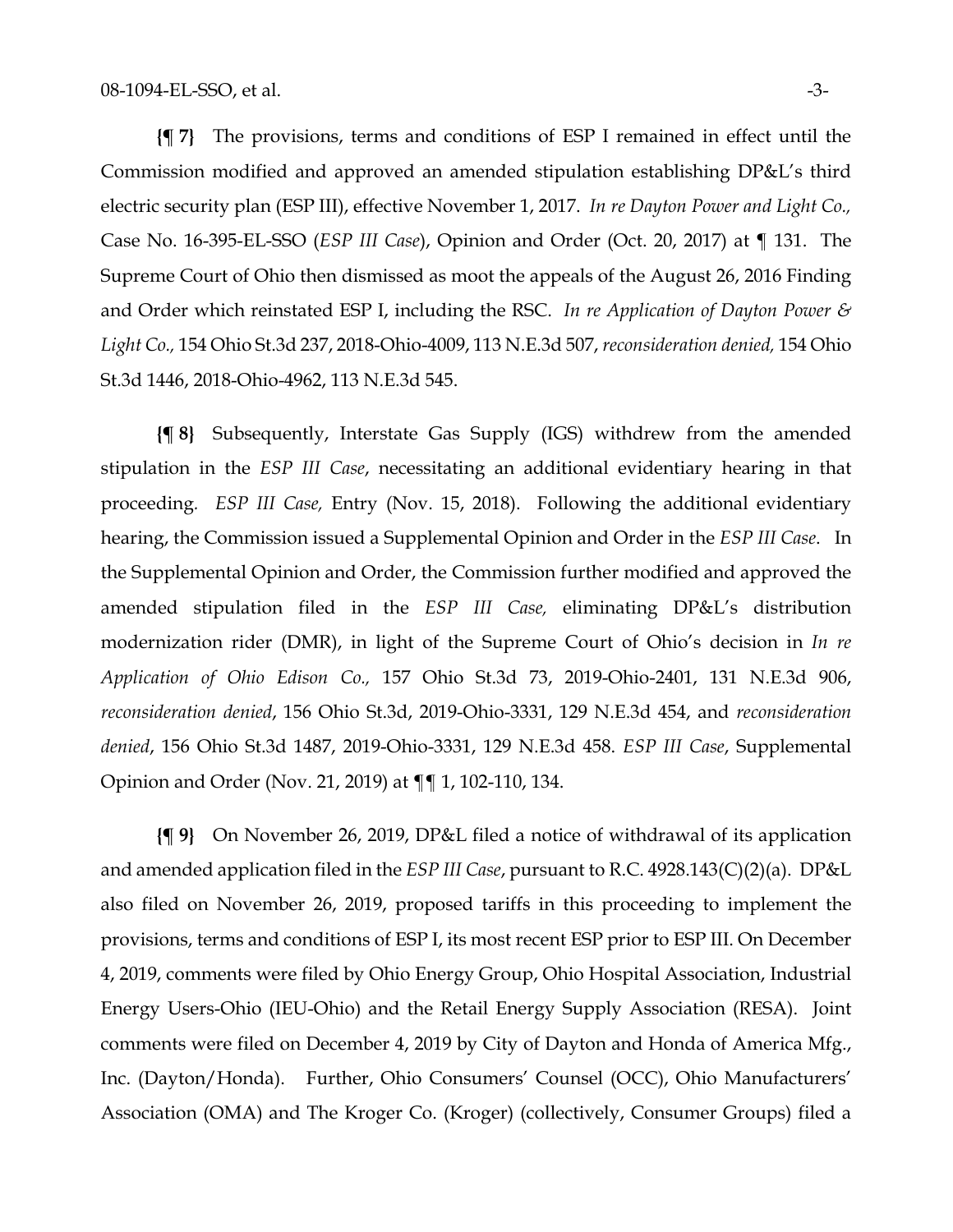motion on December 4, 2019, seeking rejection of DP&L's proposed tariff filing. DP&L filed a memorandum contra the Consumer Groups' motion on December 10, 2019. Consumer Groups filed a reply on December 17, 2019.

**{¶ 10}** The Commission accepted the withdrawal of ESP III in the *ESP III Case* on December 18, 2019. *ESP III Case,* Finding and Order (Dec. 18, 2019). On December 18, 2019, in this proceeding, the Commission also approved DP&L's proposed tariffs, implementing the provisions terms and conditions of ESP I, subject to the modifications directed by the Commission. Second Finding and Order (Dec. 18, 2019). Subsequently, on January 17, 2019, applications for rehearing were filed by IEU-Ohio, IGS, OCC, and Dayton/Honda, and a joint application for rehearing was filed by OMA and Kroger.

**{¶ 11}** On February 14, 2020, the Commission issued a Fourth Entry on Rehearing, in which it denied the application for rehearing filed by IGS and granted the remaining applications for rehearing for the purpose of further consideration in the matters raised in the applications for rehearing.

**{¶ 12}** On June 16, 2021, the Commission issued a Fifth Entry on Rehearing, granting, in part, and denying, in part, the application for rehearing submitted by OCC.

**{¶ 13}** On July 16, 2021, OCC and DP&L each filed an application for rehearing regarding the Fifth Entry on Rehearing. On July 19, 2021, the Company filed a motion for extension of time to file memoranda contra the applications for rehearing. DP&L requested an expedited ruling on the motion.

**{¶ 14}** In order to facilitate the timely consideration of the motion for an extension, the attorney examiner finds that memoranda contra the motion for an extension should be filed by July 21, 2021.

#### **III. ORDER**

**{¶ 15}** It is, therefore,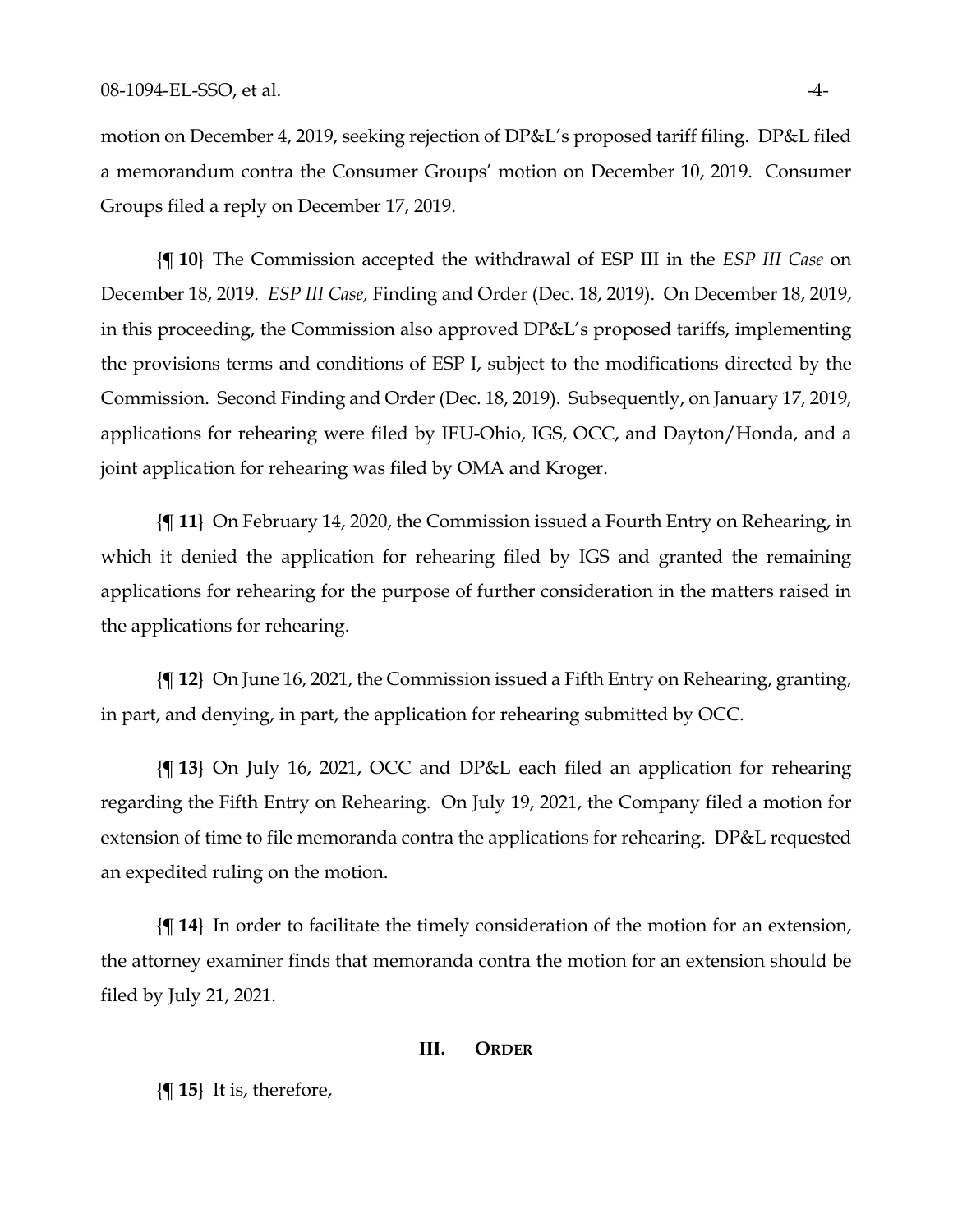**{¶ 16}** ORDERED, That memoranda contra DP&L's motion for an extension of time to file memoranda contra the applications for rehearing be filed by July 21, 2021. It is, further,

**{¶ 17}** ORDERED, That a copy of this Entry be served upon each party of record.

## THE PUBLIC UTILITIES COMMISSION OF OHIO

*/s/Gregory A. Price* By: Gregory A. Price

Attorney Examiner

MJA/hac